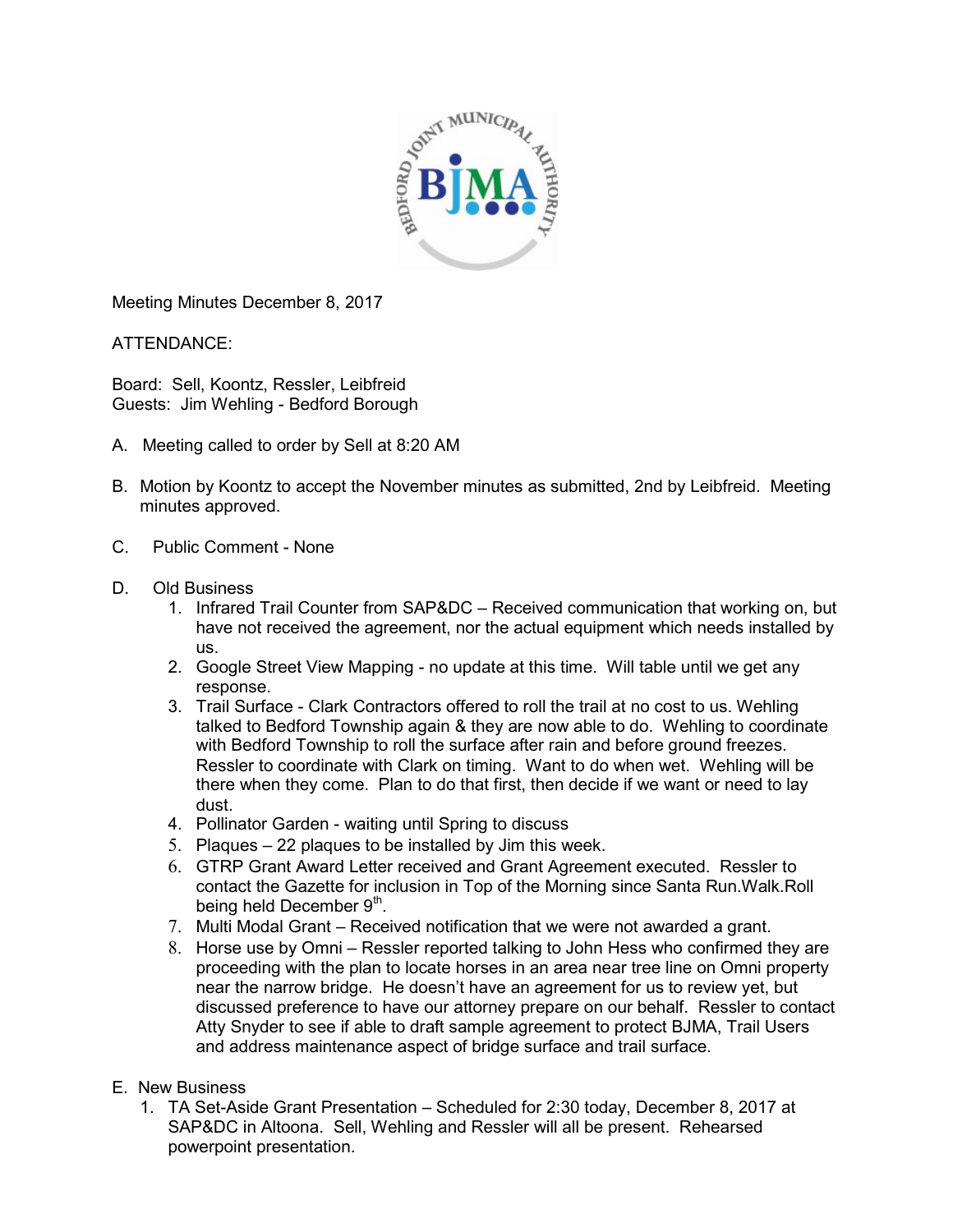2. Plan to send out RFP for the Northern Extension Construction Design & Permitting Services at our January meeting. Ressler to review past RFPs. Wehling to assist with preparing new RFP for discussion at our next meeting.

- F. Reports of Officers
	- 1. Chairman -.
	- 2. Vice Chairman –
	- 3. Secretary Provided 2018 Meeting Schedule. Proposed keeping the 2<sup>nd</sup> Friday of each month at 8:15 AM in the Thomas Conference Center. Motion by Leibfreid to accept meeting schedule, 2<sup>nd</sup> by Koontz. Motion passed. Ressler will publish under Meeting Notices in Bedford Gazette.
	- 4. Treasurer
		- See attached Treasurers Report.
		- One bill to be paid to P.S. Printing for the plaques. Motion by Ressler to pay bill; 2<sup>nd</sup> by Sell. Motion passed.
		- Presented 2018 Budget. Motion by Ressler to accept the Budget as presented, 2<sup>nd</sup> by Leibfreid. Budget passed.
	- 5. Secretary Treasurer
- G. Motions and Resolutions

Motion by Ressler to adjourn meeting at 10:15. AM

Next meeting will be January 12th, 2017 @ 8:15 AM at the Penn Square Center Conference Room, 127 S. Juliana Street, Bedford, PA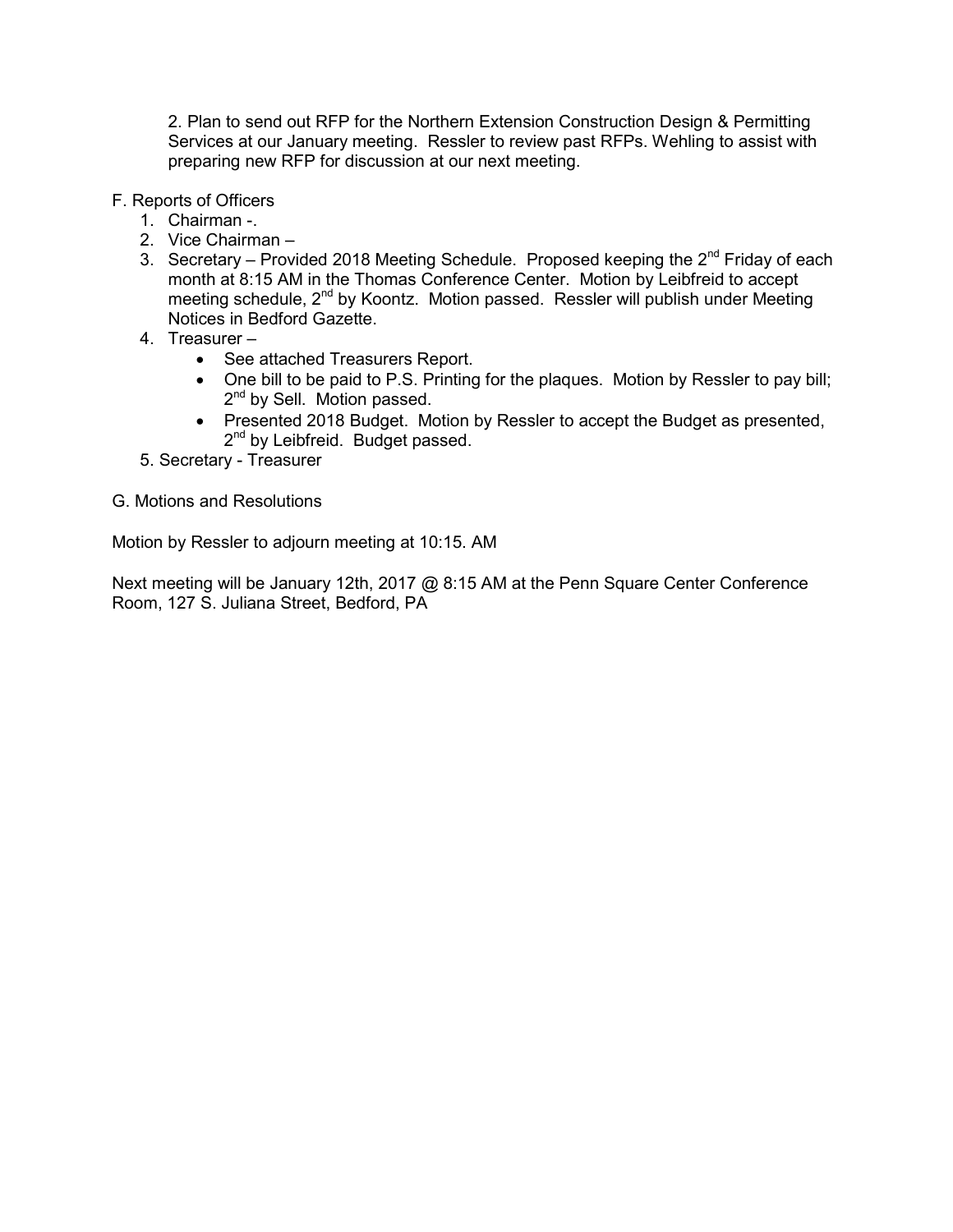**BJMA Treasurer's report** 12/8/2017

| <b>Current checking</b><br><b>Current savings</b>      | 891<br>100,654         |
|--------------------------------------------------------|------------------------|
| Total                                                  | <u>101,546</u>         |
| Deposits                                               |                        |
| <b>Fence Plaques</b><br>Donation box<br>Interest       | 720<br>42<br><u>12</u> |
| <b>Total deposits</b>                                  | <u>774</u>             |
| <b>Disbursements</b>                                   |                        |
| <b>P/S Printing</b>                                    | 272                    |
| <b>Total Disbursements</b>                             | <u> 272</u>            |
| Transfer from checking<br><b>Transfer from savings</b> |                        |
| Accounts receivable                                    |                        |
| Credit card rebates                                    | 5                      |

 $\overline{\phantom{a}}$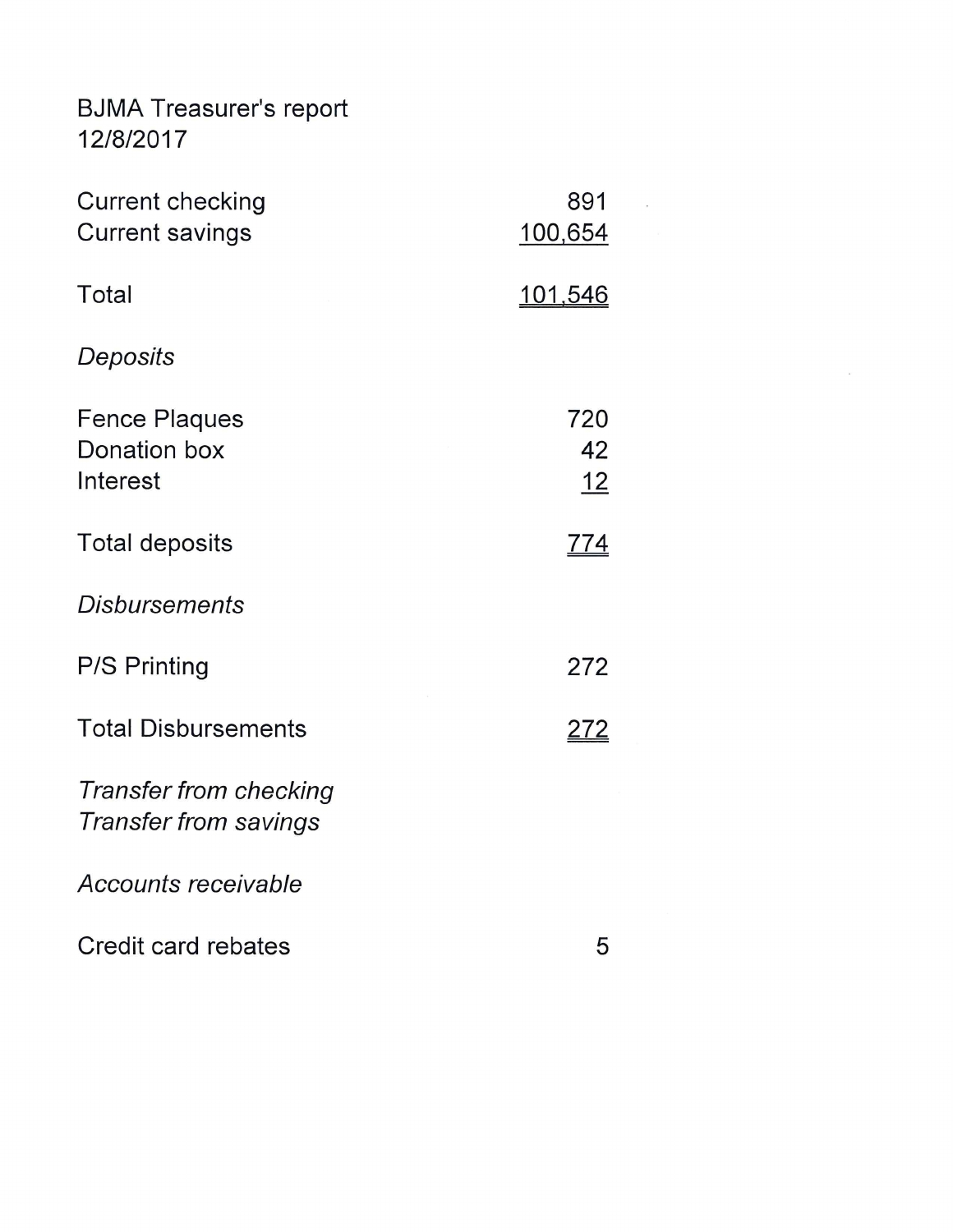## Bedford Joint Municipal Authority<br>Profit & Loss Budget Overview January through December 2018

|                                                                                                                                                                                                                                           | Jan - Dec 18                                |
|-------------------------------------------------------------------------------------------------------------------------------------------------------------------------------------------------------------------------------------------|---------------------------------------------|
| Income<br><b>Bedford Borough</b><br><b>Bedford Township</b><br>Grants<br>PA DCED GTRP grant<br><b>PA DCNR</b><br>PennDoT<br>Sponsorships<br><b>Kiosk</b><br><b>Benches</b><br>Fencing<br><b>Educational Displays</b><br>Pet Waste Baggies | 5,500<br>5,500<br>1,500<br>200,000<br>2,300 |
| <b>Total Sponsorships</b>                                                                                                                                                                                                                 | 2,300                                       |
| Santa Walk/Run income<br>Donations<br>South Box<br>North Box<br>Donations - Other                                                                                                                                                         | 250<br>100<br>30<br>1,000                   |
| <b>Total Donations</b>                                                                                                                                                                                                                    | 1,130                                       |
| Interest Income                                                                                                                                                                                                                           | 75                                          |
| <b>Total Income</b>                                                                                                                                                                                                                       | 216,255                                     |
| Expense<br>Phase 1<br>Contractor<br>Enhancements                                                                                                                                                                                          | 600                                         |
| <b>Total Phase 1</b>                                                                                                                                                                                                                      | 600                                         |
| Phase 2<br><b>Final Design</b>                                                                                                                                                                                                            | 298,100                                     |
| <b>Total Phase 2</b>                                                                                                                                                                                                                      | 298,100                                     |